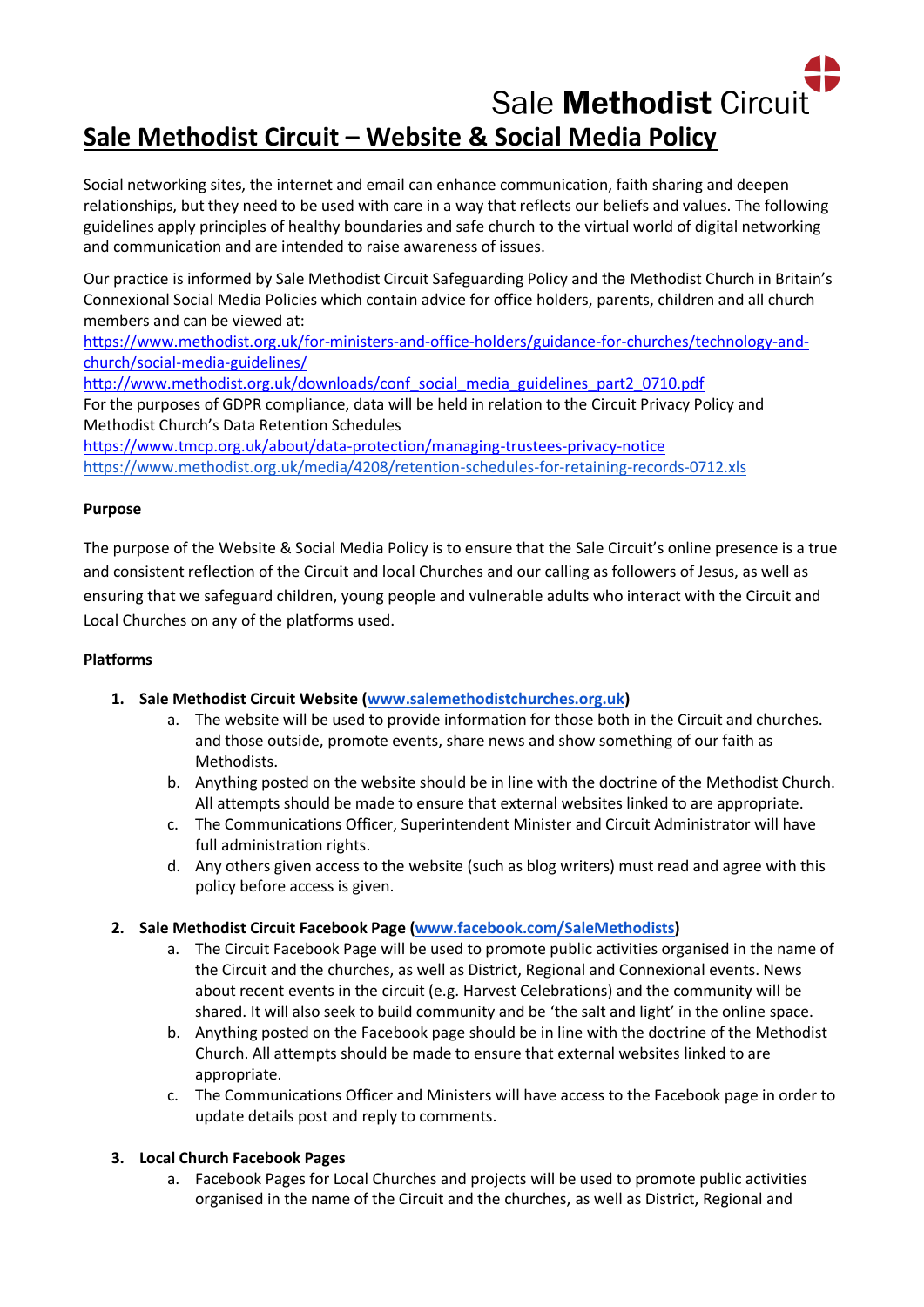

Connexional events. News about recent events in the circuit (e.g. Harvest Celebrations) and the community will be shared. It will also seek to build community and be 'the salt and light' in the online space.

- b. Anything posted on the Facebook page should be in line with the doctrine of the Methodist Church. All attempts should be made to ensure that external websites linked to are appropriate.
- c. At least two people should have access to the page, ideally one being the Minister.

#### **4. Other Platforms**

a. Should the Sale Methodist Circuit create accounts on any other Social Media platforms, the sections in Paragraph 3 will hold true for those platform.

#### **5. Consent for use of Photographs, Video and Audio Recordings**

- a. Adults present at Circuit events may be photographed and filmed/recorded, and the pictures or recordings used on the website/Facebook page/printed publicity unless they express a wish for this not to happen. These individuals in photos will not be identified by name without their express permission.
- b. Images or recordings of Children (those under 18) will only be used with the consent of their parent/guardian. Children must not be identifiable by name in any images/recordings unless further written consent is provided by the child and their parent/guardian.
- c. Children over the age of 12 **must** also be asked for consent before images or recordings of them are used (as well as their parent/guardian). Children under 12 should be asked to consent if appropriate
- d. A model consent form is attached (Appendix 1).
- e. All consent forms will be held in line with the Privacy Policy agreed by the Circuit Meeting [\(https://www.tmcp.org.uk/about/data-protection/managing-trustees-privacy-notice\)](https://www.tmcp.org.uk/about/data-protection/managing-trustees-privacy-notice).

#### **6. Review this Policy**

a. This policy is to be agreed by the Circuit Meeting and will be reviewed annually.

Dated Signed

Date of next review: May 2020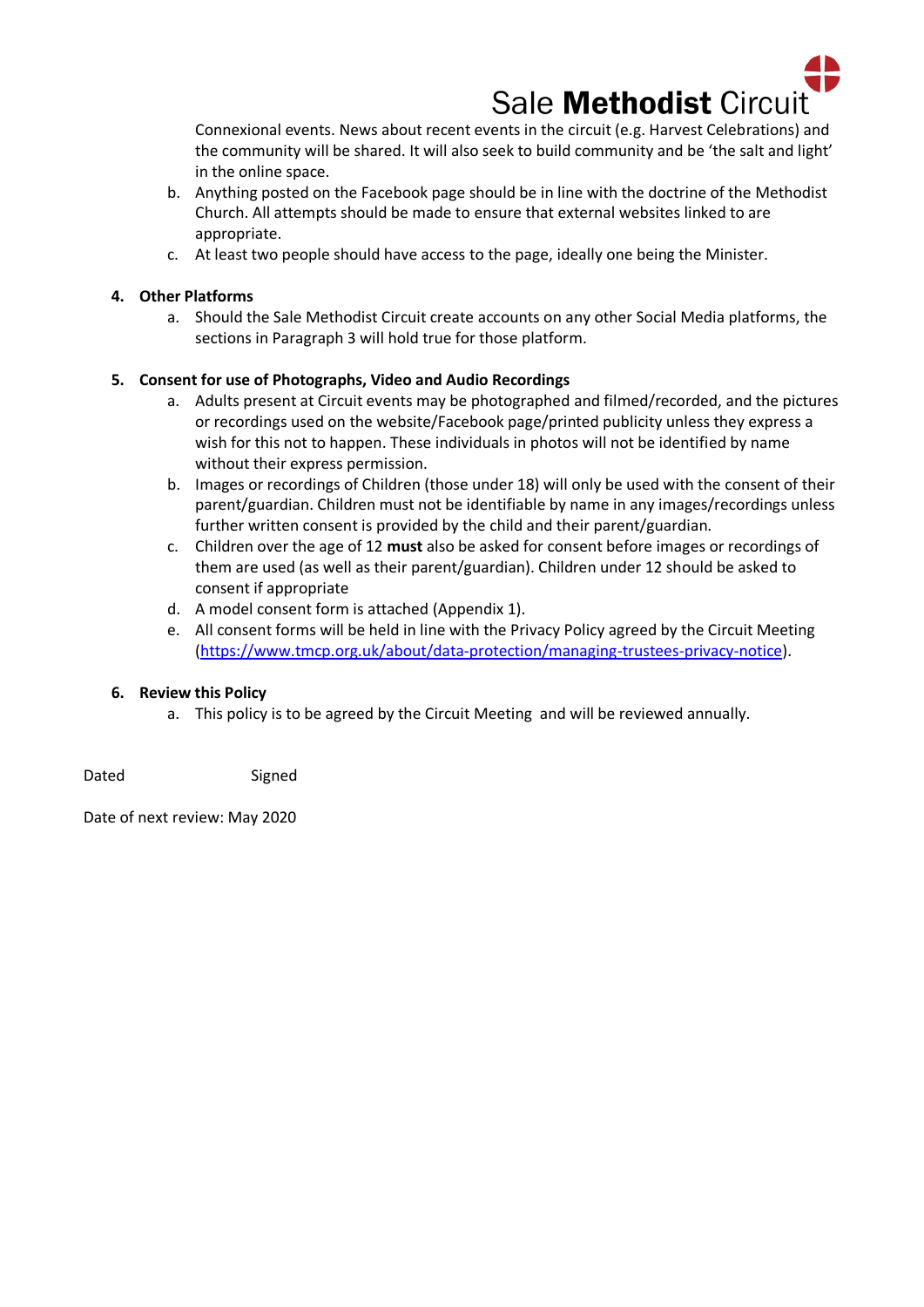

# **Appendix 1 Photography and Filming Consent Form**

The Sale Methodist Circuit may wish to use photographs, video or other images of you on its website, social media and printed publications.

The Sale Methodist Circuit will take steps to ensure their images are used solely for the purposes they are intended. If you become aware of photos being used inappropriately you should inform an office holder as soon as possible.

The Sale Methodist Circuit takes the issue of child safety very seriously and believes we have a duty of care. Anyone under the age of 18 will remain unidentifiable, with names and identifying information withheld. The use of images of those under the age of 18 will be done in accordance with the Circuit's Safeguarding and Website & Social Media Policy policies (which can be viewed at

[www.salemethodistchurches.org.uk/safeguarding\)](https://www.salemethodistchurches.org.uk/safeguarding)

| Event                                                                                                     |  |                   | Date |      |  |  |
|-----------------------------------------------------------------------------------------------------------|--|-------------------|------|------|--|--|
| <b>Consent Information</b>                                                                                |  |                   |      |      |  |  |
| I give permission for photos of me to be used:                                                            |  |                   |      |      |  |  |
| On the Sale Methodist Circuit Website and social media pages<br>П<br>$\Box$ On other printed publications |  |                   |      |      |  |  |
| I give permission for videos of me to be used:                                                            |  |                   |      |      |  |  |
| On the Sale Methodist Circuit Website and social media pages<br>O                                         |  |                   |      |      |  |  |
| Signature                                                                                                 |  | <b>Print Name</b> |      | Date |  |  |
|                                                                                                           |  |                   |      |      |  |  |
|                                                                                                           |  |                   |      |      |  |  |
|                                                                                                           |  |                   |      |      |  |  |
|                                                                                                           |  |                   |      |      |  |  |
| Parent/Carer Consent - if individual is under the age of 18                                               |  |                   |      |      |  |  |
| I give permission for photos of my child to be used:                                                      |  |                   |      |      |  |  |
| On the Sale Methodist Circuit Website and social media pages<br>On other printed publications<br>U        |  |                   |      |      |  |  |
| I give permission for videos of my child to be used:                                                      |  |                   |      |      |  |  |
| On the Sale Methodist Circuit Website and social media pages                                              |  |                   |      |      |  |  |
| Signature                                                                                                 |  | <b>Print Name</b> |      | Date |  |  |
|                                                                                                           |  |                   |      |      |  |  |
|                                                                                                           |  |                   |      |      |  |  |
|                                                                                                           |  |                   |      |      |  |  |